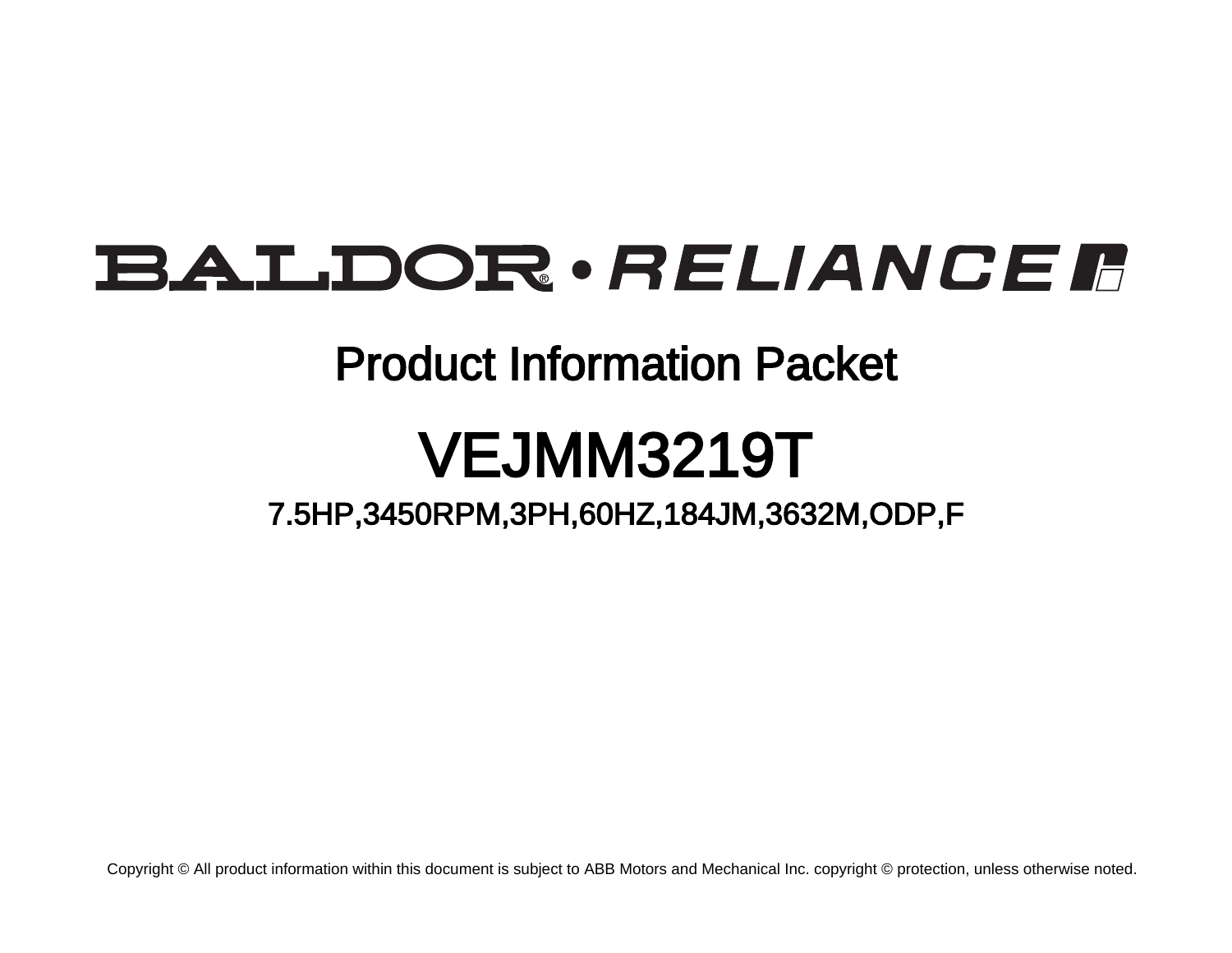### BALDOR · RELIANCE F Product Information Packet: VEJMM3219T - 7.5HP,3450RPM,3PH,60HZ,184JM,3632M,ODP,F

| <b>Part Detail</b> |        |             |            |             |        |                      |            |  |
|--------------------|--------|-------------|------------|-------------|--------|----------------------|------------|--|
| Revision:          | G      | Status:     | PRD/A      | Change #:   |        | Proprietary:         | No         |  |
| Type:              | AC     | Elec. Spec: | 36WGS516   | CD Diagram: | CD0005 | Mfg Plant:           |            |  |
| Mech. Spec:        | 36Q302 | Layout:     | 36LYQ302   | Poles:      | 02     | <b>Created Date:</b> | 05-27-2015 |  |
| Base:              | N      | Eff. Date:  | 03-25-2021 | Leads:      | 9#16   |                      |            |  |

| <b>Specs</b>                           |                         |                                  |                              |
|----------------------------------------|-------------------------|----------------------------------|------------------------------|
| <b>Catalog Number:</b>                 | VEJMM3219T              | <b>Heater Indicator:</b>         | No Heater                    |
| Enclosure:                             | <b>ODP</b>              | <b>Insulation Class:</b>         | F                            |
| Frame:                                 | 184JM                   | <b>Inverter Code:</b>            | Not Inverter                 |
| <b>Frame Material:</b>                 | Steel                   | <b>KVA Code:</b>                 |                              |
| Motor Letter Type:                     | Three Phase             | <b>Lifting Lugs:</b>             | <b>Standard Lifting Lugs</b> |
| Output @ Frequency:                    | 7.500 HP @ 60 HZ        | <b>Locked Bearing Indicator:</b> | Locked Bearing               |
| Synchronous Speed @ Frequency:         | 3600 RPM @ 60 HZ        | Motor Lead Quantity/Wire Size:   | 9 @ 16 AWG                   |
| Voltage @ Frequency:                   | 230.0 V @ 60 HZ         | <b>Motor Lead Exit:</b>          | Ko Box                       |
|                                        | 460.0 V @ 60 HZ         | <b>Motor Lead Termination:</b>   | Flying Leads                 |
| XP Class and Group:                    | None                    | Motor Type:                      | 3632M                        |
| <b>XP Division:</b>                    | Not Applicable          | <b>Mounting Arrangement:</b>     | F <sub>1</sub>               |
| <b>Agency Approvals:</b>               | <b>UR</b>               | <b>Power Factor:</b>             | 89                           |
|                                        | <b>CSA EEV</b>          | <b>Product Family:</b>           | <b>General Purpose</b>       |
|                                        | <b>CSA</b>              | <b>Pulley End Bearing Type:</b>  | Ball                         |
| <b>Auxillary Box:</b>                  | No Auxillary Box        | <b>Pulley Face Code:</b>         | C-Face                       |
| <b>Auxillary Box Lead Termination:</b> | None                    | <b>Pulley Shaft Indicator:</b>   | Tapped & Key                 |
| <b>Base Indicator:</b>                 | No Mounting             | <b>Rodent Screen:</b>            | Included                     |
| <b>Bearing Grease Type:</b>            | Polyrex EM (-20F +300F) | <b>Shaft Extension Location:</b> | Pulley End                   |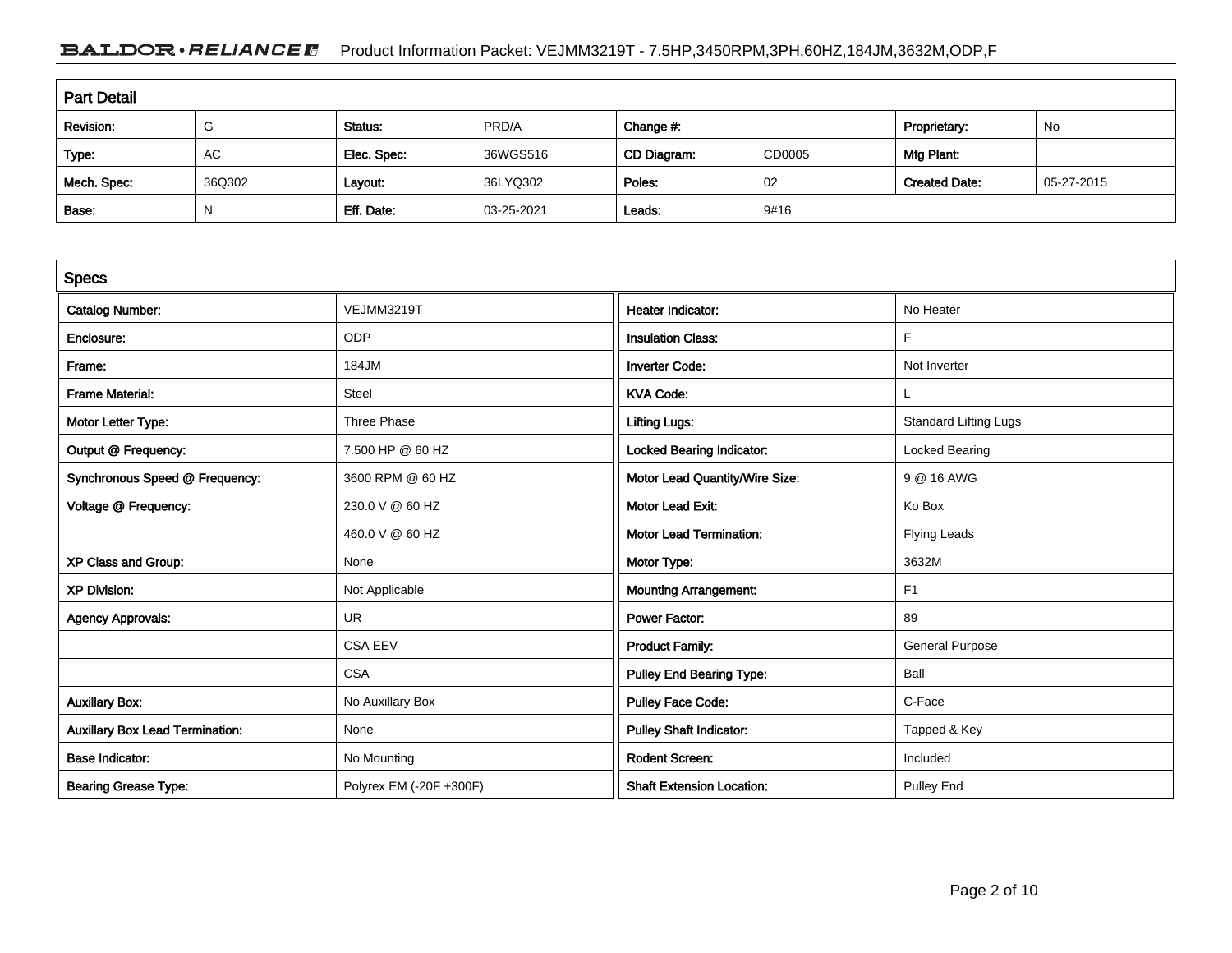| <b>Blower:</b>                        | None                      | <b>Shaft Ground Indicator:</b>     | No Shaft Grounding   |  |
|---------------------------------------|---------------------------|------------------------------------|----------------------|--|
| Current @ Voltage:                    | 17.200 A @ 230.0 V        | <b>Shaft Rotation:</b>             | Reversible           |  |
|                                       | 18.000 A @ 208.0 V        | <b>Shaft Slinger Indicator:</b>    | <b>Shaft Slinger</b> |  |
|                                       | 8.600 A @ 460.0 V         | <b>Speed Code:</b>                 | Single Speed         |  |
| Design Code:                          | A                         | <b>Motor Standards:</b>            | <b>NEMA</b>          |  |
| Drip Cover:                           | Drip Cover                | <b>Starting Method:</b>            | Direct on line       |  |
| Duty Rating:                          | <b>CONT</b>               | Thermal Device - Bearing:          | None                 |  |
| <b>Electrically Isolated Bearing:</b> | Not Electrically Isolated | Thermal Device - Winding:          | None                 |  |
| <b>Feedback Device:</b>               | <b>NO FEEDBACK</b>        | <b>Vibration Sensor Indicator:</b> | No Vibration Sensor  |  |
| Front Face Code:                      | Standard                  | Winding Thermal 1:                 | None                 |  |
| <b>Front Shaft Indicator:</b>         | None                      | Winding Thermal 2:                 | None                 |  |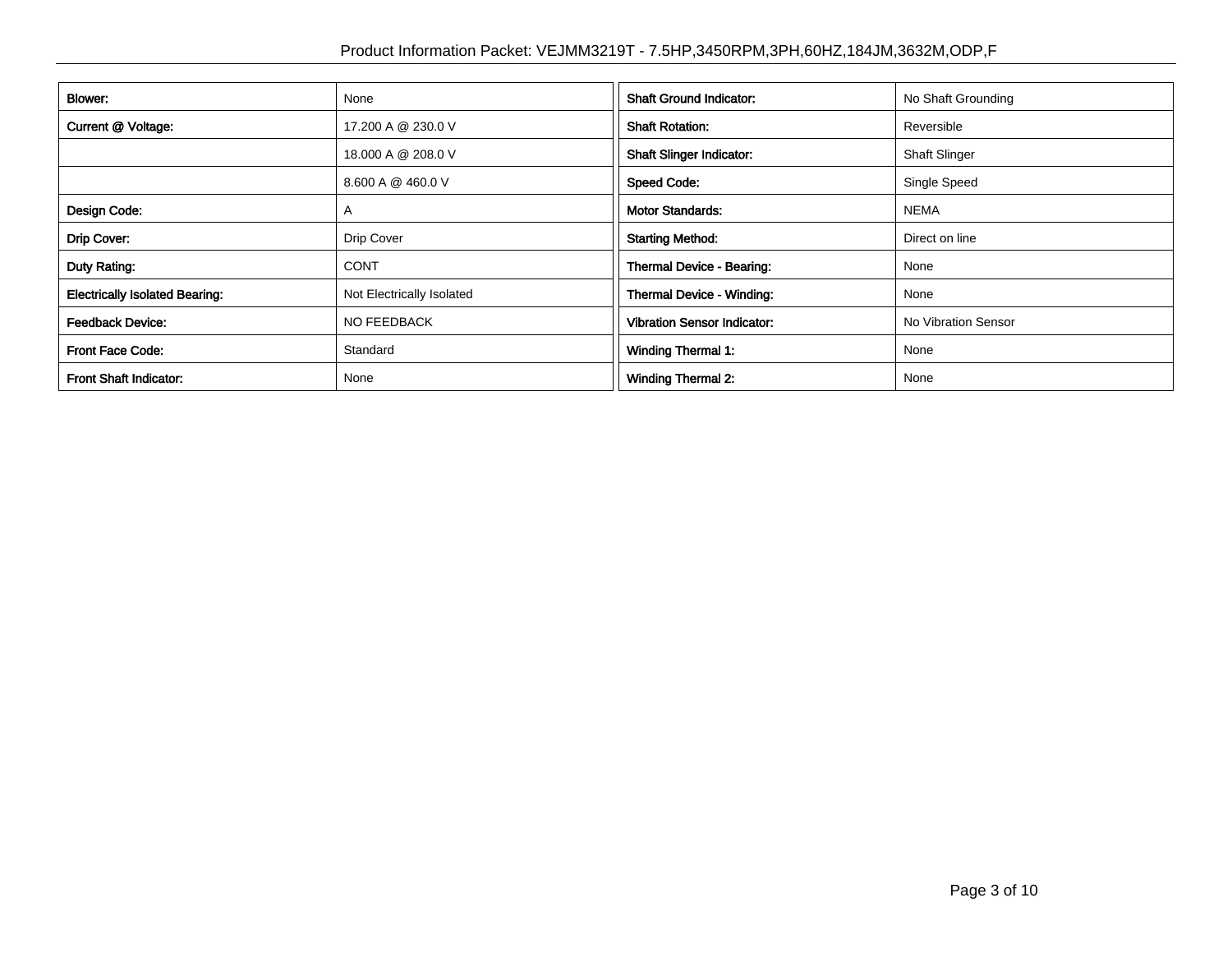### BALDOR · RELIANCE F Product Information Packet: VEJMM3219T - 7.5HP,3450RPM,3PH,60HZ,184JM,3632M,ODP,F

| Nameplate NP1259L |                                       |    |                    |          |      |      |  |
|-------------------|---------------------------------------|----|--------------------|----------|------|------|--|
|                   | CAT.NO. VEJMM3219T                    |    |                    |          |      |      |  |
|                   | SPEC. 36Q302S516G1                    |    |                    |          |      |      |  |
| HP 7.5            |                                       |    |                    |          |      |      |  |
|                   | <b>VOLTS</b> 230/460                  |    |                    |          |      |      |  |
|                   | AMP   17.2/8.6                        |    |                    |          |      |      |  |
|                   | <b>RPM</b> 3450                       |    |                    |          |      |      |  |
| FRAME 184JM       |                                       |    | $HZ$ 60            |          |      | PH 3 |  |
| SER.F. $1.15$     |                                       |    | CODE <sup>IL</sup> | DES A    | CL F |      |  |
| NEMA-NOM-EFF 88.5 |                                       |    | PF 89              |          |      |      |  |
|                   | RATING 40C AMB-CONT                   |    |                    |          |      |      |  |
|                   | $CC$ 010A<br><b>USABLE AT 208V 18</b> |    |                    |          |      |      |  |
|                   | $DE$ 6207                             |    |                    | ODE 6205 |      |      |  |
| <b>ENCL</b> ODP   |                                       | SN |                    |          |      |      |  |
|                   |                                       |    |                    |          |      |      |  |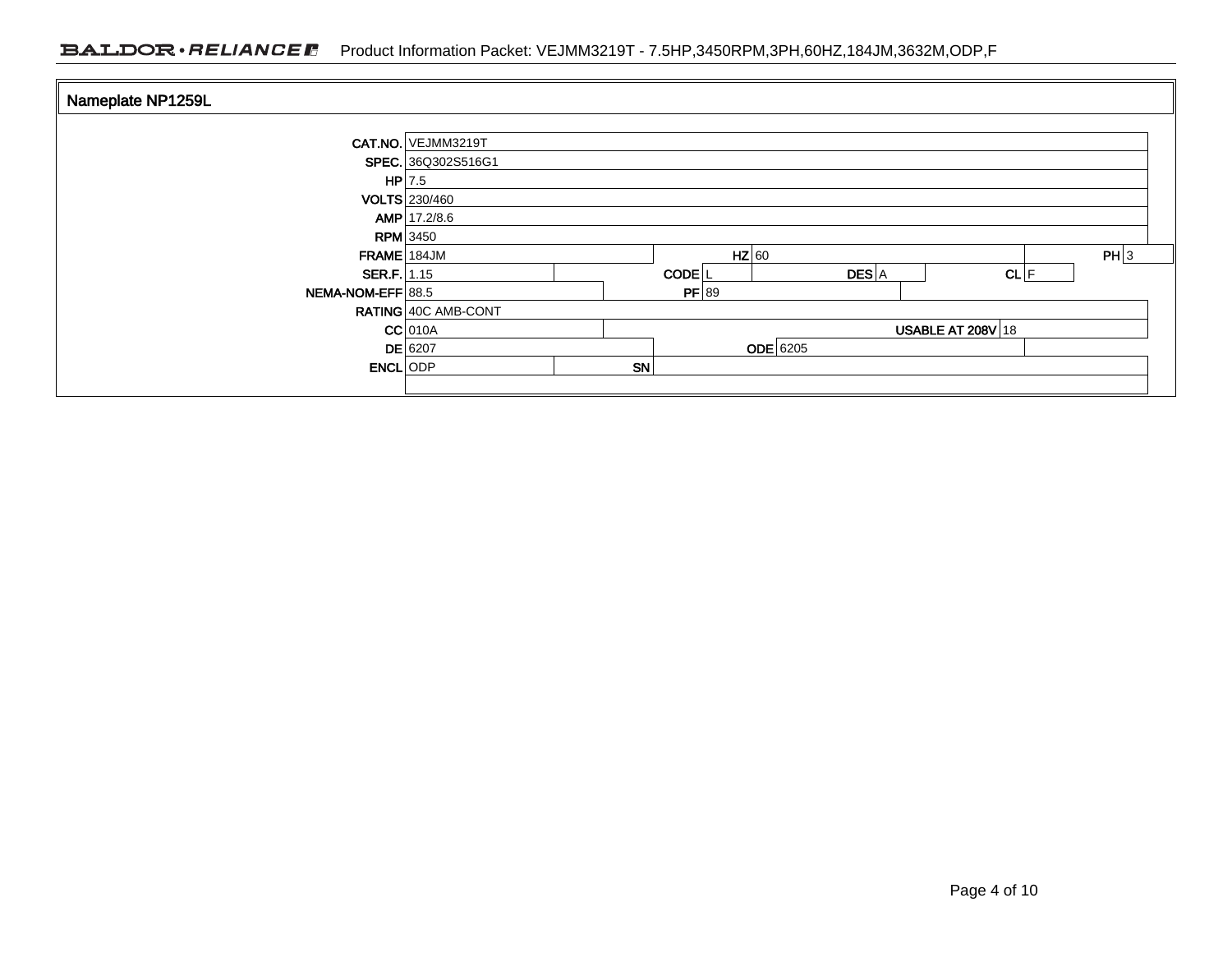| <b>Parts List</b>  |                                          |          |  |  |  |  |
|--------------------|------------------------------------------|----------|--|--|--|--|
| <b>Part Number</b> | Description                              | Quantity |  |  |  |  |
| SA301446           | SA 36Q302S516G1                          | 1.000 EA |  |  |  |  |
| RA288527           | RA 36Q302S516G1                          | 1.000 EA |  |  |  |  |
| 36CB3004           | 36 CB CASTING W/1.09 DIA LEAD HOLE @ 6:0 | 1.000 EA |  |  |  |  |
| 51XB1016A07        | 10-16 X 7/16 HXWSSLD SERTYB              | 2.000 EA |  |  |  |  |
| 11XW1032G06        | 10-32 X .38, TAPTITE II, HEX WSHR SLTD U | 1.000 EA |  |  |  |  |
| 36EP3204B01        | <b>B00 W/DRIP CVR</b>                    | 1.000 EA |  |  |  |  |
| HW4500A01          | 1641B(ALEMITE)400 UNIV, GREASE FITT      | 1.000 EA |  |  |  |  |
| HW5100A05          | WVY WSHR F/205 & 304 BRGS                | 1.000 EA |  |  |  |  |
| 36EP3405A02        | PUEP 182-4C OPEN 207 BRG W/BAFF. TSLV, G | 1.000 EA |  |  |  |  |
| HW4500A01          | 1641B(ALEMITE)400 UNIV, GREASE FITT      | 1.000 EA |  |  |  |  |
| 36AD2000           | AIR BAFFLE                               | 1.000 EA |  |  |  |  |
| 60XW0632A06        | 6-32 X 3/8 TORX HEAD SCREW TAPTITE II    | 4.000 EA |  |  |  |  |
| 15XF0632A06        | 6-32 X 3/8 PHILL PAN HD TYPE F           | 4.000 EA |  |  |  |  |
| 10XN2520A26        | 1/4-20X 1 5/8 HEX HD                     | 4.000 EA |  |  |  |  |
| HW1001A25          | LOCKWASHER 1/4, ZINC PLT .493 OD, .255 I | 4.000 EA |  |  |  |  |
| 36FH4012A01        | DRIP COVER NOTCH BOTTOM, W/ PRIMER       | 1.000 EA |  |  |  |  |
| 51XW1032A06        | 10-32 X .38, TAPTITE II, HEX WSHR SLTD S | 3.000 EA |  |  |  |  |
| 36CB4516           | 750LIPPED CB LID - GALVANNEAL            | 1.000 EA |  |  |  |  |
| 51XW0832A07        | 8-32 X .44, TAPTITE II, HEX WSHR SLTD SE | 4.000 EA |  |  |  |  |
| HA1005A07          | SLINGER, OD 2.25, ID 1.344, 307 BRG      | 1.000 EA |  |  |  |  |
| HW2501D13          | KEY, 3/16 SQ X 1.375                     | 1.000 EA |  |  |  |  |
| HA7000A01          | KEY RETAINER 7/8" DIA SHAFT              | 1.000 EA |  |  |  |  |
| 85XU0407S04        | 4X1/4 U DRIVE PIN STAINLESS              | 2.000 EA |  |  |  |  |
| MJ1000A02          | GREASE, POLYREX EM EXXON                 | 0.050 LB |  |  |  |  |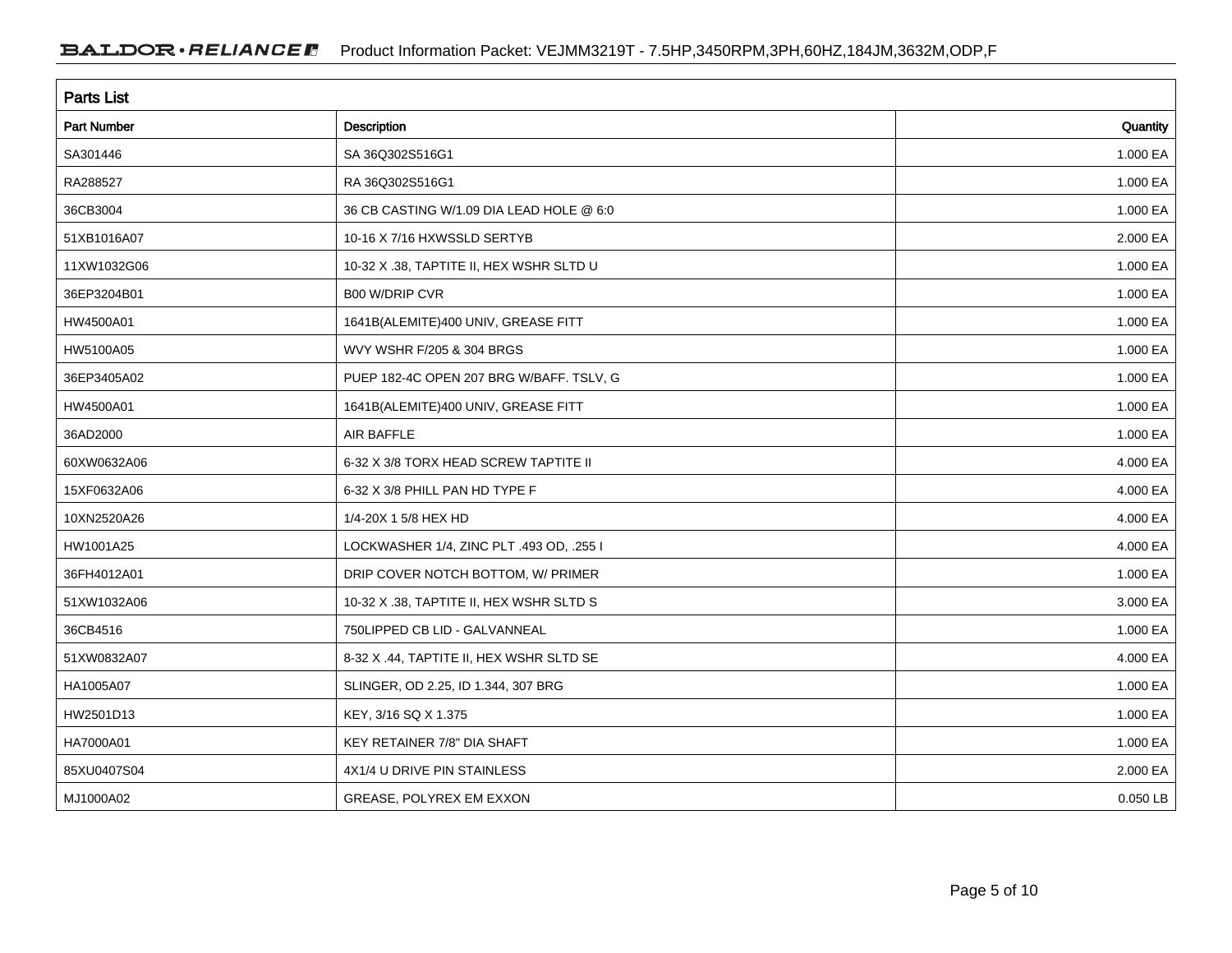### BALDOR · RELIANCE F Product Information Packet: VEJMM3219T - 7.5HP,3450RPM,3PH,60HZ,184JM,3632M,ODP,F

| <b>Parts List (continued)</b> |                                          |              |  |  |  |  |
|-------------------------------|------------------------------------------|--------------|--|--|--|--|
| <b>Part Number</b>            | Description                              | Quantity     |  |  |  |  |
| MG1000Y03                     | MUNSELL 2.53Y 6.70/ 4.60, GLOSS 20,      | $0.022$ GA   |  |  |  |  |
| HA3101A25                     | THRUBOLT 1/4-20 X 11.000 OHIO ROD        | 4.000 EA $ $ |  |  |  |  |
| LC0005E01                     | CONN.DIA./WARNING LABEL (LC0005/LB1119N) | 1.000 EA $ $ |  |  |  |  |
| <b>NP1259L</b>                | ALUM SUPER-E UL CSA-EEV CC NEMA PREMIUM  | 1.000 EA $ $ |  |  |  |  |
| G7PA1000                      | PKG GRP, PRINT<br>PK1034A06              | 1.000 EA $ $ |  |  |  |  |
| MN416A01                      | TAG-INSTAL-MAINT no wire (2100/bx) 4/22  | 1.000 EA $ $ |  |  |  |  |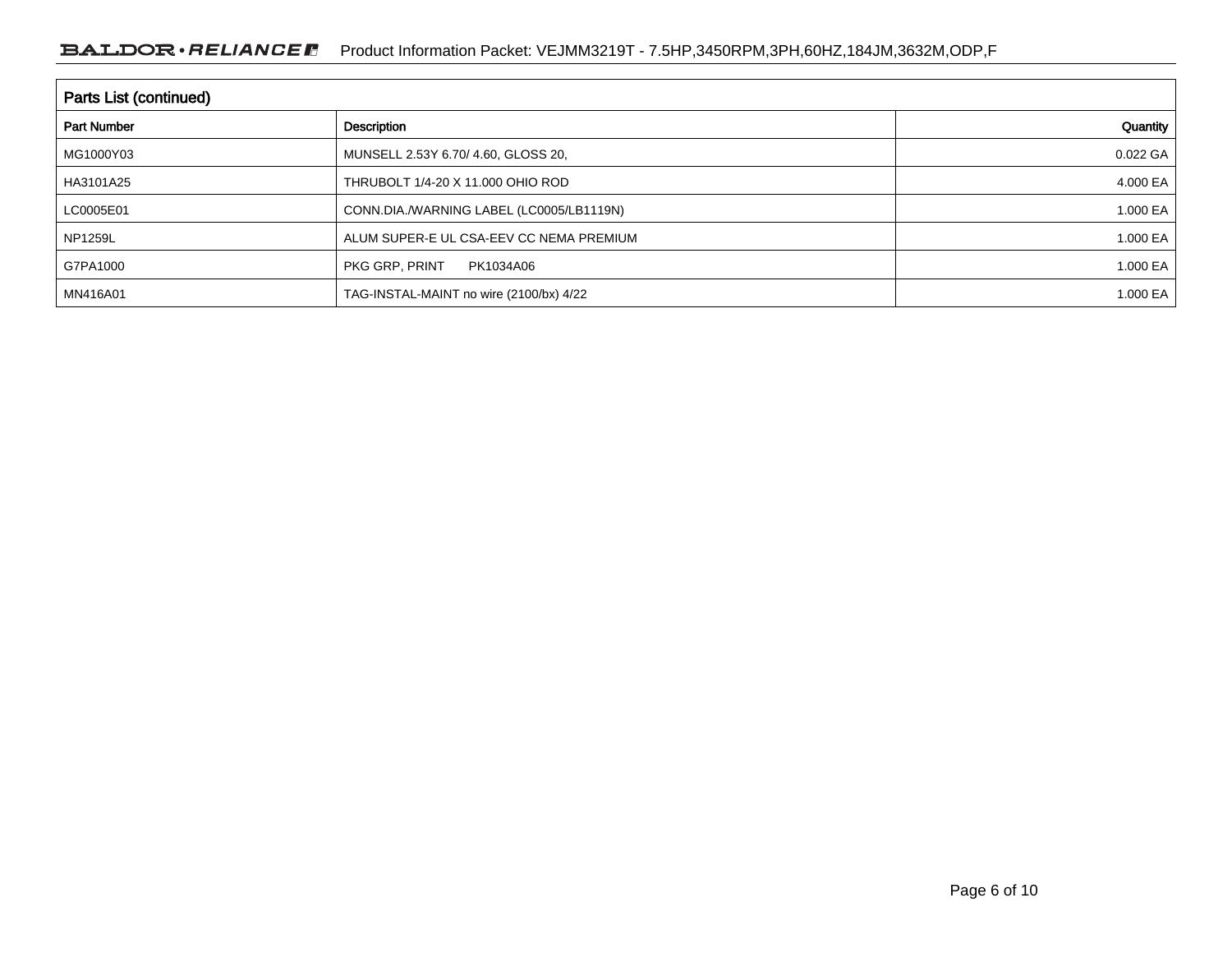#### **AC Induction Motor Performance Data**

Record # 51132Typical performance - not guaranteed values

| Winding: 36WGS516-R012<br><b>Type: 3632M</b> |                   | <b>Enclosure: ODP</b> |                                                 |                |
|----------------------------------------------|-------------------|-----------------------|-------------------------------------------------|----------------|
| <b>Nameplate Data</b>                        |                   |                       | 460 V, 60 Hz:<br><b>High Voltage Connection</b> |                |
| <b>Rated Output (HP)</b>                     |                   | 7.5                   | <b>Full Load Torque</b>                         | 11.3 LB-FT     |
| <b>Volts</b>                                 |                   | 230/460               | <b>Start Configuration</b>                      | direct on line |
| <b>Full Load Amps</b>                        |                   | 17.2/8.6              | <b>Breakdown Torque</b>                         | 55.2 LB-FT     |
| <b>R.P.M.</b>                                |                   | 3450                  | <b>Pull-up Torque</b>                           | 37 LB-FT       |
| Hz                                           | 60 Phase          | 3                     | <b>Locked-rotor Torque</b>                      | 42.6 LB-FT     |
| <b>NEMA Design Code</b>                      | A KVA Code        |                       | <b>Starting Current</b>                         | 86.3 A         |
| Service Factor (S.F.)                        |                   | 1.15                  | <b>No-load Current</b>                          | 3.02A          |
| <b>NEMA Nom. Eff.</b>                        | 88.5 Power Factor | 89                    | Line-line Res. @ 25°C                           | $1.59\ \Omega$ |
| <b>Rating - Duty</b>                         |                   | 40C AMB-CONT          | Temp. Rise @ Rated Load                         | $43^{\circ}$ C |
| S.F. Amps                                    |                   |                       | Temp. Rise @ S.F. Load                          | $53^{\circ}$ C |
|                                              |                   |                       | <b>Locked-rotor Power Factor</b>                | 47.4           |
|                                              |                   |                       | <b>Rotor inertia</b>                            | 0.143 LB-FT2   |

**Load Characteristics 460 V, 60 Hz, 7.5 HP**

| % of Rated Load     | 25   | 50   | 75   | 100  | 125  | 150  | S.F. |
|---------------------|------|------|------|------|------|------|------|
| <b>Power Factor</b> | 57   | 80   | 87   | 91   | 93   | 93   | 92   |
| <b>Efficiency</b>   | 82.2 | 88.2 | 89.5 | 89.4 | 88.4 | 86.4 | 88.8 |
| Speed               | 3572 | 3543 | 3513 | 3479 | 3443 | 3404 | 3457 |
| Line amperes        | 3.68 | 4.98 | 6.72 | 8.63 | 10.7 | 13.1 | 9.87 |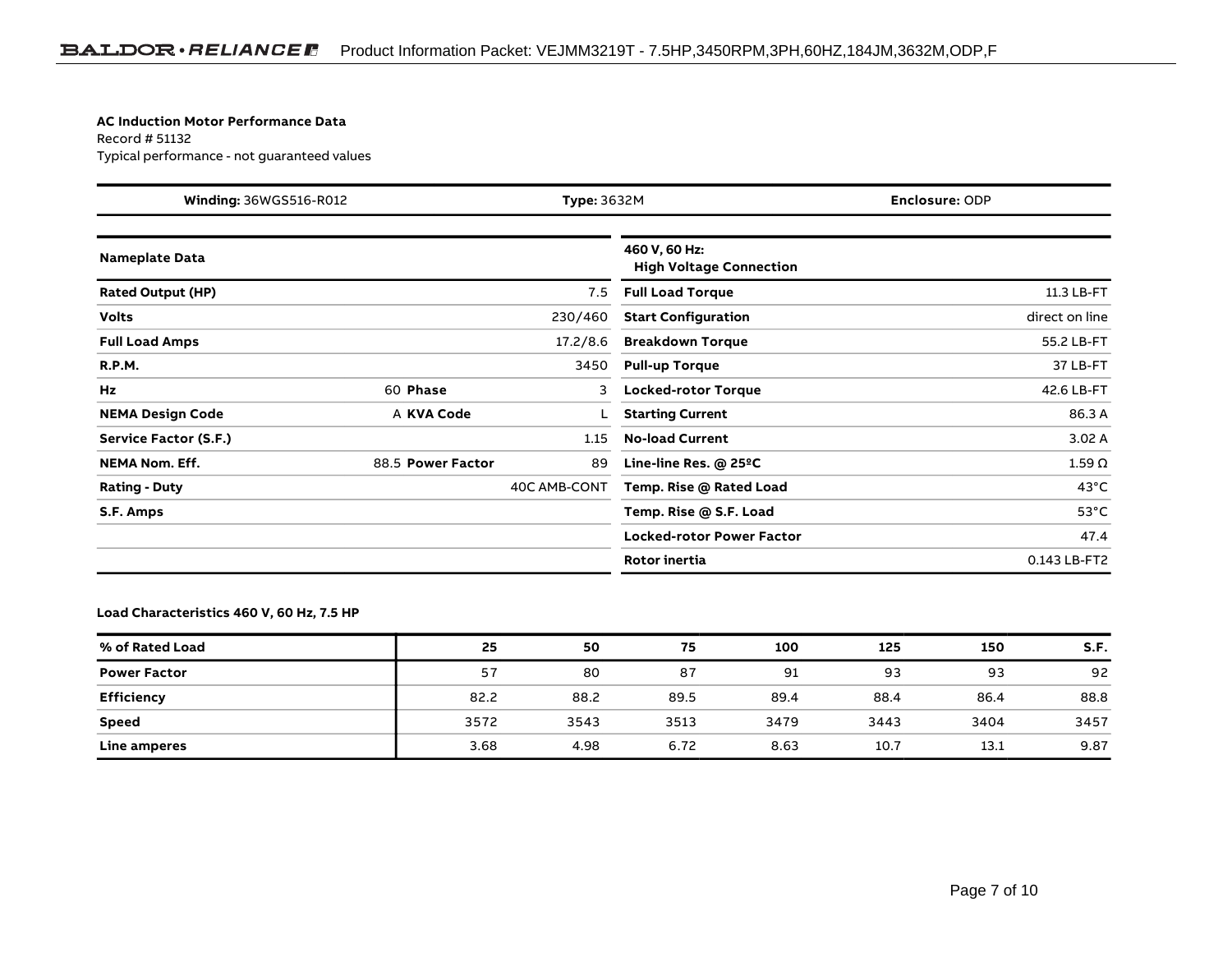

Performance Graph at 460V, 60Hz, 7.5HP Typical performance - Not guaranteed values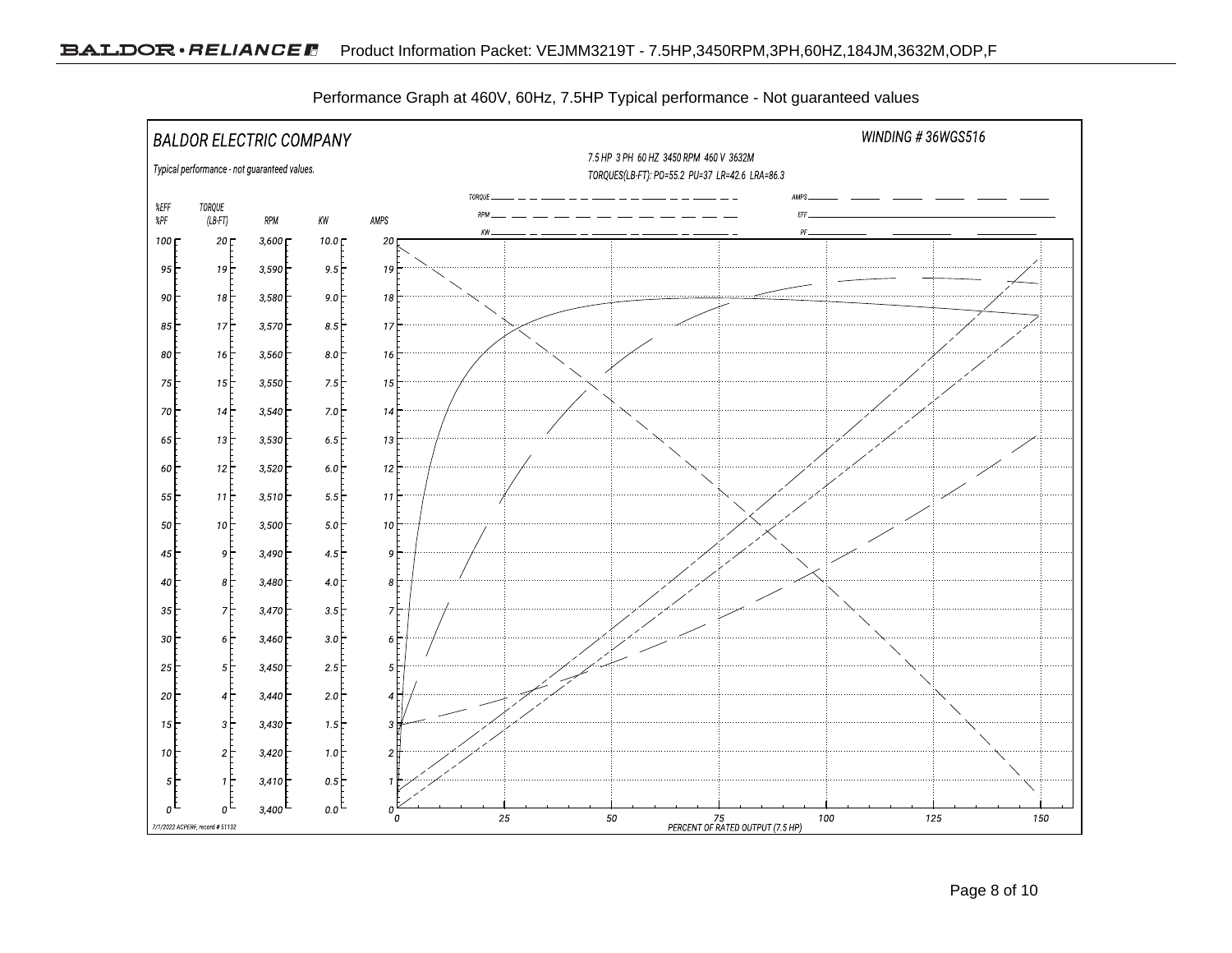